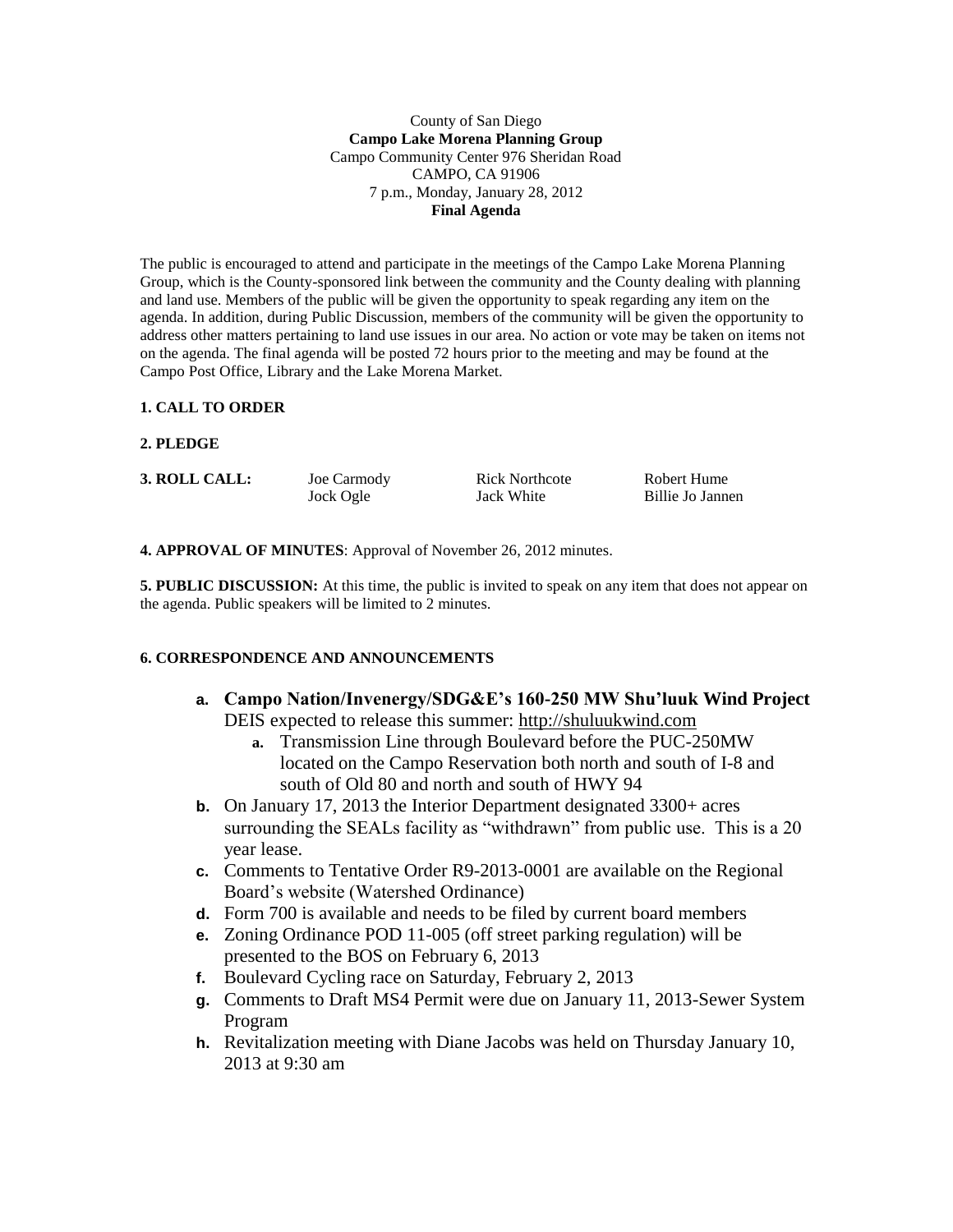- **i.** Letter to Dennis Campbell from Larry Johnson and other community members regarding the Star Ranch Project and the Charrette held on October 20, 2012
- **j.** New members must complete "in-person" training at the County. Current members and members voted in after January 1, 2013 will need to take an online training which is currently being developed. Contact Marcus Lubich with any training questions. Ethics training is also required of current board members.
- **k.** Agenda for TAC 1-25-13
- **l.** New Planning and Development Services Building Chief-Clay Westling
- **m.** New Commission Secretary-Lisa Fitzpatrick
- **n.** SDG&E notification of construction on the East County (ECO) Substation. Construction will begin between January 28 to February 28 and last for 16 months. Work will take place Monday though Saturday from 7 a.m. to 7 p.m. though later hours are anticipated.
- **o.** State bills which may impact local taxpayers
	- **a.** AB29-Fire Tax-Mailings start on September 17, 2012-anything new?

## **7. EXPENSES**

Please report any valid expenses

### **Action Items**

## **8. NEW BUSINESS:**

- **a. Sprint, La Posta Circle Minor Use Permit Project # 3401-01-052-01 (ZAP01- 052W1)** at 2981 E/ La Posta Circle Pine Valley, CA –presentation by Mark Berlin
- **b. Election of Campo Lake Morena Planning Group Officers for 2013**
- **c. Draft housing update released for Public Review and Comment-**The Housing Element (HE) is part of the General Plan and the only element which requires an update due by the County to the BOS on April 30, 2013. The new housing period (fifth revision) is based on forecasts of future growth in the region from 2010- 2020

### **Action Items 9. OLD BUSINESS:**

- **a. Applications for filling Vacant seats #5, #7, and #9.** Applications will be accepted through January 28, 2013. This is for a four year term starting January 2013. Applicants must reside and be registered to vote in the Campo Planning Group area. Please send applications or contact Jack White at [jdwhitehouse1@aol.com;](mailto:jdwhitehouse1@aol.com) 619-609-8989; or 29445 Yaweh Lane, Campo CA 91906. Applicants will be voted on at the January 28, 2013 meeting. No applications were submitted in October or November.
- **b. Review letter written by Jock Ogle, Mitch Sanchez, and Jack White** regarding increased helicopter flights between Imperial Beach and Imperial County and impacts on our community.

# **10. UPDATES AND POTENTIAL ACTION ITEMS**